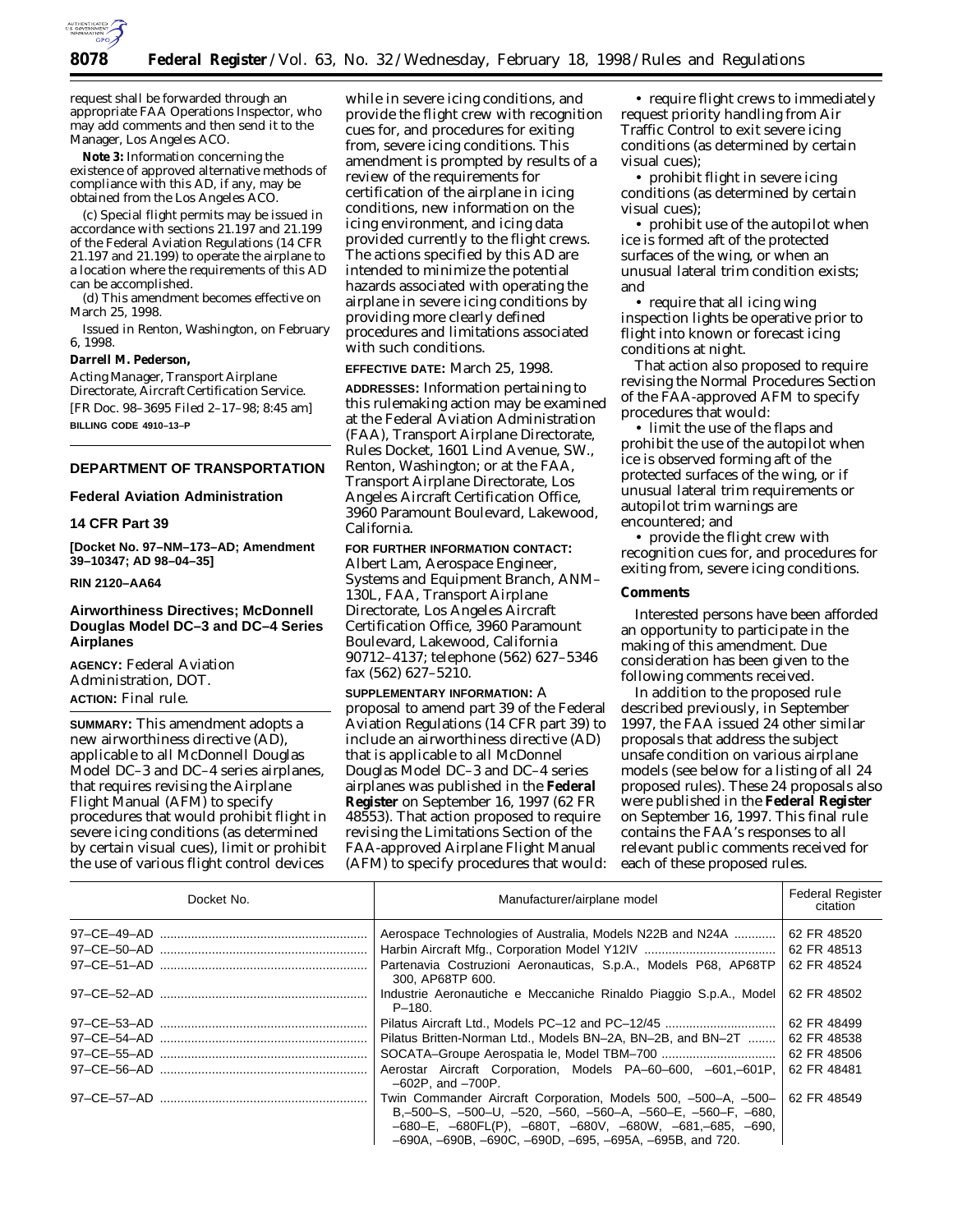| Docket No. | Manufacturer/airplane model                                                                                                                                                                                                                       | <b>Federal Register</b><br>citation |
|------------|---------------------------------------------------------------------------------------------------------------------------------------------------------------------------------------------------------------------------------------------------|-------------------------------------|
|            | Raytheon Aircraft Company (formerly known as Beech Aircraft Cor-<br>poration), Models E55, E55A, 58, 58A, 58P, 58PA, 58TC, 58TCA,<br>60 series, 65–B80 series, 65–B–90 series, 90 series, F90 series,<br>100 series, 300 series, and B300 series. | 62 FR 48517                         |
|            | Raytheon Aircraft Company (formerly known as Beech Aircraft Cor-<br>poration), Model 2000.                                                                                                                                                        | 62 FR 48531                         |
|            | The New Piper Aircraft, Inc., Models PA-46-310P and PA-46-350P                                                                                                                                                                                    | 62 FR 48542                         |
|            | The New Piper Aircraft, Inc., Models PA-23, PA-23-160, PA-23-235,<br>PA-23-250, PA-E23-250, PA-30, PA-39, PA-40, PA-31, PA-31-<br>300, PA-31-325, PA-31-350, PA-34-200, PA-34-200T, PA-34-<br>220T, PA-42, PA-42-720, PA-42-1000.                 | 62 FR 52294                         |
|            | Cessna Aircraft Company, Models P210N, T210N, P210R, and 337<br>series.                                                                                                                                                                           | 62 FR 48535                         |
|            | Cessna Aircraft Company, Models T303, 310R, T310R, 335, 340A,<br>402B, 402C, 404, F406, 414, 414A, 421B, 421C, 425, and 441.                                                                                                                      | 62 FR 48528                         |
|            | SIAI-Marchetti S.r.l. (Augusta), Models SF600 and SF600A                                                                                                                                                                                          | 62 FR 48510                         |
|            | Cessna Aircraft Company, Models 500, 501, 550, 551, and 560 series                                                                                                                                                                                | 62 FR 48560                         |
|            | Sabreliner Corporation, Models 40, 60, 70, and 80 series                                                                                                                                                                                          | 62 FR 48556                         |
|            |                                                                                                                                                                                                                                                   | 62 FR 48563                         |
|            | McDonnell Douglas, Models DC-3 and DC-4 series                                                                                                                                                                                                    | 62 FR 48553                         |
|            | Mitsubishi Heavy Industries, Models YS-11 and YS-11A series                                                                                                                                                                                       | 62 FR 48567                         |
|            | Frakes Aviation, Models G-73 (Mallard) and G-73T series                                                                                                                                                                                           | 62 FR 48577                         |
|            |                                                                                                                                                                                                                                                   | 62 FR 48574<br>62 FR 48570          |
|            |                                                                                                                                                                                                                                                   |                                     |

### *Comment 1. Unsubstantiated Unsafe Condition for This Model*

One commenter suggests that the AD's were developed in response to a suspected contributing factor of an accident involving an airplane type unrelated to the airplanes specified in the proposal. The commenter states that these proposals do not justify that an unsafe condition exists or could develop in a product of the same type design. Therefore, the commenter asserts that the proposal does not meet the criteria for the issuance of an AD as specified in the Federal Aviation Regulations (14 CFR part 39).

The FAA does not concur. As stated in the Notice of Proposed Rulemaking (NPRM), the FAA has identified an unsafe condition associated with operating the airplane in severe icing conditions. As stated in the preamble to the proposal, the FAA has not required that airplanes be shown to be capable of operating safely in icing conditions outside the certification envelope specified in Appendix C of part 25 of the Federal Aviation Regulations (14 CFR part 25). This means that any time an airplane is flown in icing conditions for which it is not certificated, there is a potential for an unsafe condition to exist or develop and the flight crew must take steps to exit those conditions expeditiously. Further, the FAA has determined that flight crews are not currently provided with adequate information necessary to determine when an airplane is operating in icing conditions for which it is not certificated or what action to take when such conditions are encountered. The absence of this information presents an

unsafe condition because without that information, a pilot may remain in potentially hazardous icing conditions. This AD addresses the unsafe condition by requiring AFM revisions that provide the flight crews with visual cues to determine when icing conditions have been encountered for which the airplane is not certificated, and by providing procedures to safely exit those conditions.

Further, in the preamble of the proposed rule, the FAA discussed the investigation of roll control anomalies to explain that this investigation was not a complete certification program. The testing was designed to examine only the roll handling characteristics of the airplane in certain droplets the size of freezing drizzle. The testing was not a certification test to approve the airplane for flight into freezing drizzle. The results of the tests were not used to determine if this AD is necessary, but rather to determine if design changes were needed to prevent a catastrophic roll upset. The roll control testing and the AD are two unrelated actions.

Additionally, in the preamble of the proposed rule, the FAA acknowledged that the flight crew of any airplane that is certificated for flight icing conditions may not have adequate information concerning flight in icing conditions outside the icing envelope. However, in 1996, the FAA found that the specified unsafe condition must be addressed as a higher priority on airplanes equipped with pneumatic deicing boots and unpowered roll control systems. These airplanes were addressed first because the flight crew of an airplane having an unpowered roll control system must rely solely on physical strength to

counteract roll control anomalies, whereas a roll control anomaly that occurs on an airplane having a powered roll control system need not be offset directly by the flight crew. The FAA also placed a priority on airplanes that are used in regularly scheduled passenger service. The FAA has previously issued AD's to address those airplanes. Since the issuance of those AD's, the FAA has determined that similar AD's should be issued for similarly equipped airplanes that are not used in regularly scheduled passenger service.

# *Comment 2. AD Is Inappropriate To Address Improper Operation of the Airplane*

One commenter requests that the proposed AD be withdrawn because an unsafe condition does not exist within the airplane. Rather, the commenter asserts that the unsafe condition is the improper operation of the airplane. The commenter further asserts that issuance of an AD is an inappropriate method to address improper operation of the airplane.

The FAA does not concur. The FAA has determined that an unsafe condition does exist as explained in the proposed notice and discussed previously. As specifically addressed in Amendment 39–106 of part 39 of the Federal Aviation Regulations (14 CFR part 39), the responsibilities placed on the FAA statute (49 U.S.C., formerly the Federal Aviation Act), justify allowing AD's to be issued for unsafe conditions however and wherever found, regardless of whether the unsafe condition results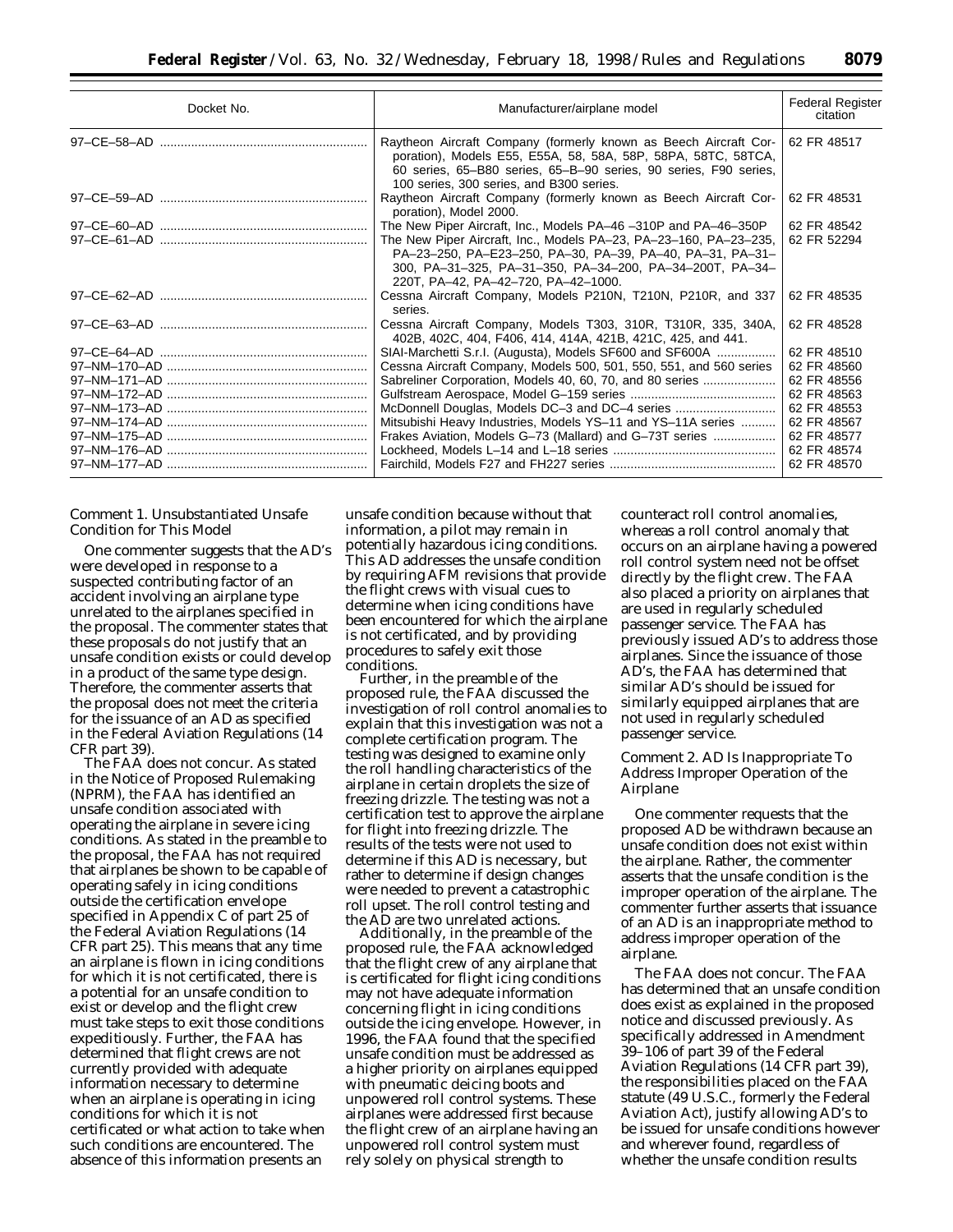from maintenance, design defect, or any other reason.

This same commenter considers that part 91 (rather than part 39) of the Federal Aviation Regulations (14 CFR part 91) is the appropriate regulation to address the problems of icing encounters outside of the limits for which the airplane is certificated. Therefore, the commenter requests that the FAA withdraw the proposal.

The FAA does not concur. Service experience demonstrates that flight in icing conditions that are outside the icing certification envelope does occur. Apart from the visual cues provided in these final rules, there is no existing method provided to the flight crews to identify when the airplane is in a condition that exceeds the icing certification envelope. Because this lack of awareness may create an unsafe condition, the FAA has determined that it is appropriate to issue an AD to require revision of the AFM to provide this information.

One commenter asserts that while it is prudent to advise and routinely remind the pilots about the hazards associated with flight into known or forecast icing conditions, the commenter is opposed to the use of an AD to accomplish that function. The commenter states that pilots' initial and bi-annual flight checks are the appropriate vehicles for advising the pilots of such hazards, and that such information should be integrated into the training syllabus for all pilot training.

The FAA does not concur that substituting advisory material and mandatory training for issuance of an AD is appropriate. The FAA acknowledges that, in addition to the issuance of an AD, information specified in the revision to the AFM should be integrated into the pilot training syllabus. However, the development and use of such advisory materials and training alone are not adequate to address the unsafe condition. The only method of ensuring that certain information is available to the pilot is through incorporation of the information into the Limitations Section of the AFM. The appropriate vehicle for requiring such revision of the AFM is issuance of an AD. No change is necessary to the final rule.

# *Comment 3. Inadequate Visual Cues*

One commenter provides qualified support for the AD. The commenter notes that the recent proposals are identical to the AD's issued about a year ago. Although the commenter supports the intent of the AD's as being appropriate and necessary, the commenter states that it is unfortunate

that the flight crew is burdened with recognizing icing conditions with visual cues that are inadequate to determine certain icing conditions. The commenter points out that, for instance, side window icing (a very specific visual cue) was determined to be a valid visual cue during a series of icing tanker tests on a specific airplane; however, later testing of other models of turboprop airplanes revealed that side window icing was invalid as a visual cue for identifying icing conditions outside the scope of Appendix C.

The FAA does not concur with the commenters' request to provide more specific visual cues. The FAA finds that the value of visual cues has been substantiated during in-service experience. Additionally, the FAA finds that the combined use of the generic cues provided and the effect of the final rules in increasing the awareness of pilots concerning the hazard of operating outside of the certification icing envelope will provide an acceptable level of safety. Although all of the cues may not be exhibited on a particular model, the FAA considers that at least some of the cues will be exhibited on all of the models affected by this AD. For example, some airplanes may not have side window cues in freezing drizzle, but would exhibit other cues, (such as accumulation of ice aft of the protected area) under those conditions. For these reasons, the FAA considers that no changes regarding visual cues are necessary to the final rule. However, for those operators that elect to identify airplane-specific visual cures, the FAA would consider a request for approval of an alternative method of compliance, in accordance with the provisions of this AD.

### *Comment 4. Request for Research and Use of Wing-Mounted Ice Detectors*

One commenter requests that wingmounted ice detectors, which provide real-time icing severity information (or immediate feedback) to flight crews, continue to be researched and used throughout the fleet. The FAA infers from this commenter's request that the commenter asks that installation of these ice detectors be mandated by the FAA.

While the FAA supports the development of such ice detectors, the FAA does not concur that installation of these ice detectors should be required at this time. Visual cues are adequate to provide an acceptable level of safety; therefore, mandatory installation of ice detector systems, in this case, is not necessary to address the unsafe condition. Nevertheless, because such systems may improve the current level

of safety, the FAA has officially tasked the Aviation Rulemaking Advisory Committee (ARAC) to develop a recommendation concerning ice detection. Once the ARAC has submitted its recommendation, the FAA may consider further rulemaking action to require installation of such equipment.

# *Comment 5. Particular Types of Icing*

This same commenter also requests that additional information be included in paragraph (a) of the AD that would specify particular types of icing or particular accretions that result from operating in freezing precipitation. The commenter asserts that this information is of significant value to the flightcrew.

The FAA does not concur with the commenter's suggestion to specify types of icing or accretion. The FAA has determined that supercooled large droplets (SLD) can result in rime ice, mixed (intermediate) ice, and ice with glaze or clear appearance. Therefore, the FAA finds that no type of icing can be excluded from consideration during operations in freezing precipitation, and considers it unnecessary to cite those types of icing in the AD.

#### **Conclusion**

After careful review of the available data, including the comments noted above, the FAA has determined that air safety and the public interest require the adoption of the rule as proposed.

#### **Cost Impact**

There are approximately 300 McDonnell Douglas Model DC–3 and DC–4 series airplanes of the affected design in the worldwide fleet. The FAA estimates that 166 airplanes of U.S. registry will be affected by this AD, that it will take approximately 1 work hour per airplane to accomplish the required actions, and that the average labor rate is \$60 per work hour. Based on these figures, the cost impact of the AD on U.S. operators is estimated to be \$9,960, or \$60 per airplane.

The cost impact figure discussed above is based on assumptions that no operator has yet accomplished any of the requirements of this AD action, and that no operator would accomplish those actions in the future if this AD were not adopted.

In addition, the FAA recognizes that this action may impose operational costs. However, these costs are incalculable because the frequency of occurrence of the specified conditions and the associated additional flight time cannot be determined. Nevertheless, because of the severity of the unsafe condition, the FAA has determined that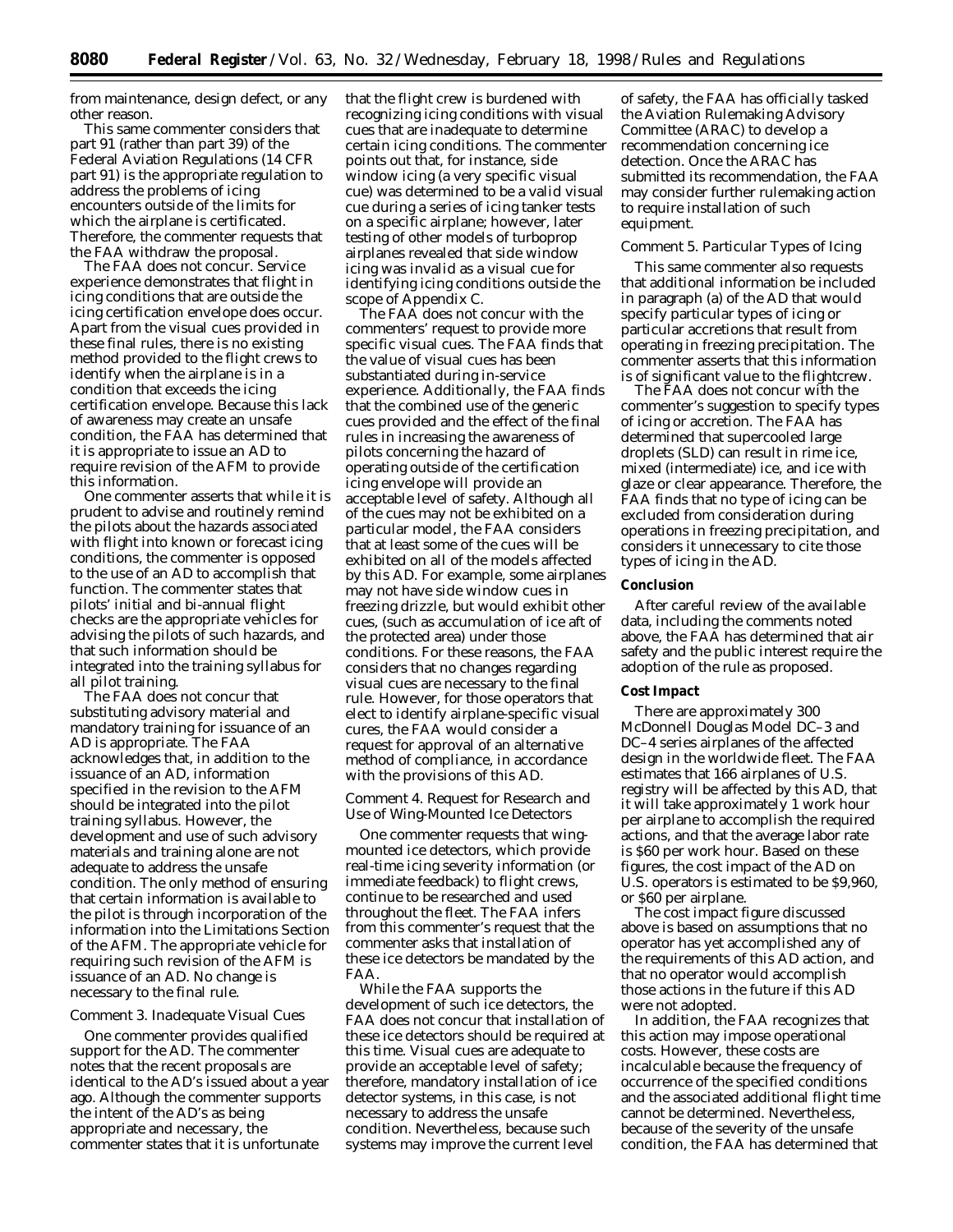continued operational safety necessitates the imposition of the costs.

## **Regulatory Impact**

The regulations adopted herein will not have substantial direct effects on the States, on the relationship between the national government and the States, or on the distribution of power and responsibilities among the various levels of government. Therefore, in accordance with Executive Order 12612, it is determined that this final rule does not have sufficient federalism implications to warrant the preparation of a Federalism Assessment.

For the reasons discussed above, I certify that this action (1) is not a 'significant regulatory action'' under Executive Order 12866; (2) is not a ''significant rule'' under DOT Regulatory Policies and Procedures (44 FR 11034, February 26, 1979); and (3) will not have a significant economic impact, positive or negative, on a substantial number of small entities under the criteria of the Regulatory Flexibility Act. A final evaluation has been prepared for this action and it is contained in the Rules Docket. A copy of it may be obtained from the Rules Docket at the location provided under the caption **ADDRESSES**.

#### **List of Subjects in 14 CFR Part 39**

Air transportation, Aircraft, Aviation safety, Safety.

#### **Adoption of the Amendment**

Accordingly, pursuant to the authority delegated to me by the Administrator, the Federal Aviation Administration amends part 39 of the Federal Aviation Regulations (14 CFR part 39) as follows:

### **PART 39—AIRWORTHINESS DIRECTIVES**

1. The authority citation for part 39 continues to read as follows:

**Authority:** 49 U.S.C. 106(g), 40113, 44701.

### **§ 39.13 [Amended]**

2. Section 39.13 is amended by adding the following new airworthiness directive:

**98–04–35 McDonnell Douglas:** Amendment 39–10347. Docket 97–NM–173–AD.

*Applicability:* All Model DC–3 and DC–4 series airplanes, certificated in any category.

**Note 1:** This AD applies to each airplane identified in the preceding applicability provision, regardless of whether it has been modified, altered, or repaired in the area subject to the requirements of this AD. For airplanes that have been modified, altered, or repaired so that the performance of the requirements of this AD is affected, the

owner/operator must request approval for an alternative method of compliance in accordance with paragraph (b) of this AD. The request should include an assessment of the effect of the modification, alteration, or repair on the unsafe condition addressed by this AD; and, if the unsafe condition has not been eliminated, the request should include specific proposed actions to address it.

*Compliance:* Required as indicated, unless accomplished previously.

To minimize the potential hazards associated with operating the airplane in severe icing conditions by providing more clearly defined procedures and limitations associated with such conditions, accomplish the following:

(a) Within 30 days after the effective date of this AD, accomplish the requirements of paragraphs  $(a)(1)$  and  $(a)(2)$  of this AD.

**Note 2:** Operators should initiate action to notify and ensure that flight crewmembers are apprised of this change.

(1) Revise the FAA-approved Airplane Flight Manual (AFM) by incorporating the following into the Limitations Section of the AFM. This may be accomplished by inserting a copy of this AD in the AFM.

#### **Warning**

Severe icing may result from environmental conditions outside of those for which the airplane is certificated. Flight in freezing rain, freezing drizzle, or mixed icing conditions (supercooled liquid water and ice crystals) may result in ice build-up on protected surfaces exceeding the capability of the ice protection system, or may result in ice forming aft of the protected surfaces. This ice may not be shed using the ice protection systems, and may seriously degrade the performance and controllability of the airplane.

• During flight, severe icing conditions that exceed those for which the airplane is certificated shall be determined by the following visual cues. If one or more of these visual cues exists, immediately request priority handling from Air Traffic Control to facilitate a route or an altitude change to exit the icing conditions.

—Unusually extensive ice accumulation on the airframe and windshield in areas not normally observed to collect ice.

—Accumulation of ice on the upper surface of the wing aft of the protected area.

—Accumulation of ice on the engine nacelles and propeller spinners farther aft than normally observed.

• Since the autopilot, when installed and operating, may mask tactile cues that indicate adverse changes in handling characteristics, use of the autopilot is prohibited when any of the visual cues specified above exist, or when unusual lateral trim requirements or autopilot trim warnings are encountered while the airplane is in icing conditions.

• All wing icing inspection lights must be operative prior to flight into known or forecast icing conditions at night. [NOTE: This supersedes any relief provided by the Master Minimum Equipment List (MMEL).]''

(2) Revise the FAA-approved AFM by incorporating the following into the Normal Procedures Section of the AFM. This may be accomplished by inserting a copy of this AD in the AFM.

### **The Following Weather Conditions May Be Conducive to Severe In-Flight Icing**

• Visible rain at temperatures below 0 degrees Celsius ambient air temperature.

• Droplets that splash or splatter on impact at temperatures below 0 degrees Celsius ambient air temperature.

### **''Procedures for Exiting the Severe Icing Environment**

These procedures are applicable to all flight phases from takeoff to landing. Monitor the ambient air temperature. While severe icing may form at temperatures as cold as  $-18$  degrees Celsius, increased vigilance is warranted at temperatures around freezing with visible moisture present. If the visual cues specified in the Limitations Section of the AFM for identifying severe icing conditions are observed, accomplish the following:

• Immediately request priority handling from Air Traffic Control to facilitate a route or an altitude change to exit the severe icing conditions in order to avoid extended exposure to flight conditions more severe than those for which the airplane has been certificated.

• Avoid abrupt and excessive maneuvering that may exacerbate control difficulties.

• Do not engage the autopilot.

• If the autopilot is engaged, hold the control wheel firmly and disengage the autopilot.

• If an unusual roll response or uncommanded roll control movement is observed, reduce the angle-of-attack.

• Do not extend flaps when holding in icing conditions. Operation with flaps extended can result in a reduced wing angleof-attack, with the possibility of ice forming on the upper surface further aft on the wing than normal, possibly aft of the protected area.

• If the flaps are extended, do not retract them until the airframe is clear of ice.

• Report these weather conditions to Air Traffic Control.''

(b) An alternative method of compliance or adjustment of the compliance time that provides an acceptable level of safety may be used if approved by the Manager, Los Angeles Aircraft Certification Office (ACO), FAA, Transport Airplane Directorate. The request shall be forwarded through an appropriate FAA Operations Inspector, who may add comments and then send it to the Manager, Los Angeles ACO.

**Note 3:** Information concerning the existence of approved alternative methods of compliance with this AD, if any, may be obtained from the Los Angeles ACO.

(c) Special flight permits may be issued in accordance with sections 21.197 and 21.199 of the Federal Aviation Regulations (14 CFR 21.197 and 21.199) to operate the airplane to a location where the requirements of this AD can be accomplished.

(d) This amendment becomes effective on March 25, 1998.